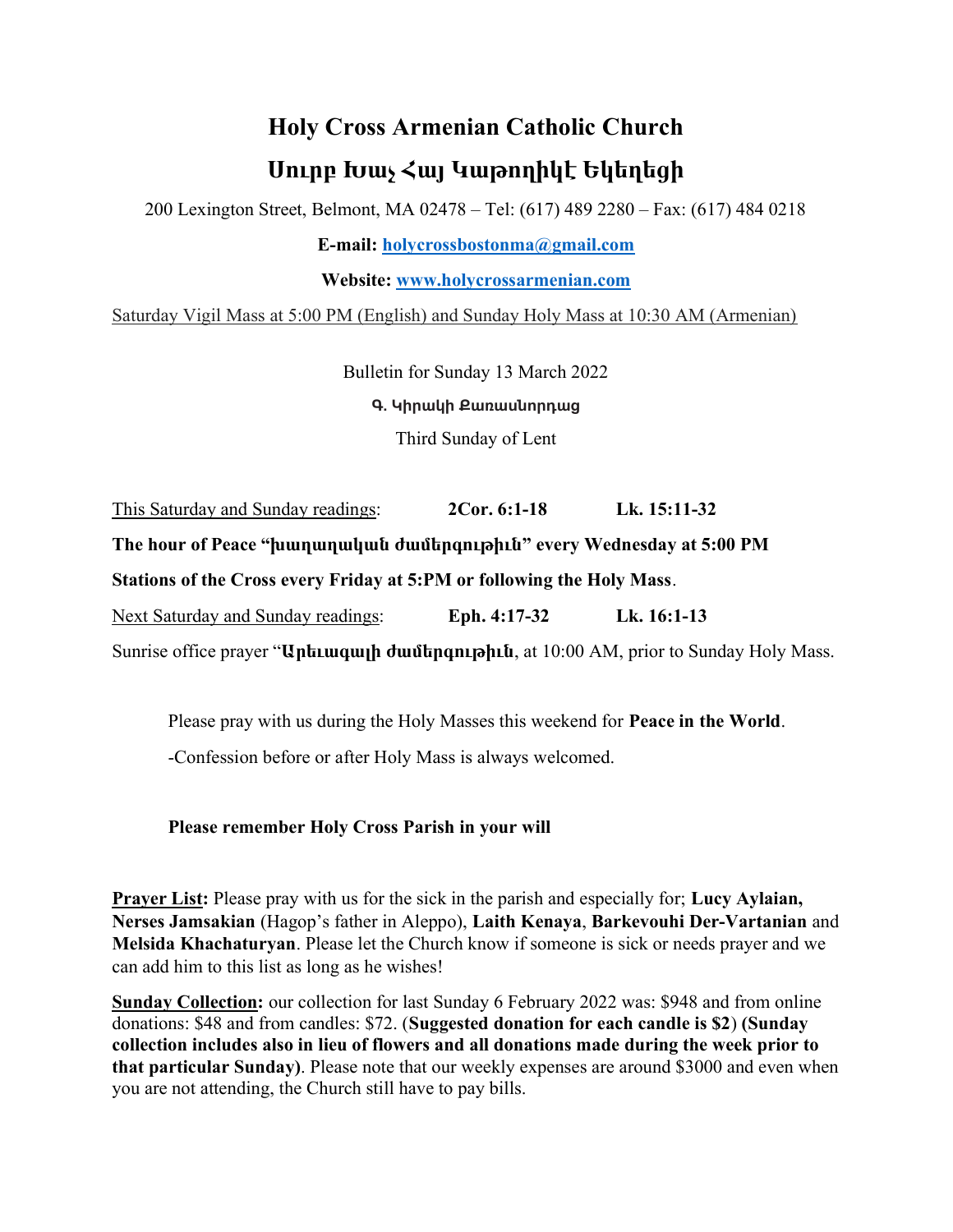The church needs your financial support for its maintenance and non-discretionary expenses on a weekly and monthly basis. Your donations will facilitate its functioning on an efficient manner.

It's very easy to donate online by going to the church's website https://www.holycrossarmenian.com and click the donate button at the bottom of the page then follow the instructions.

You can make your weekly gift or donations for any other-directed purposes.

If you need donation envelopes, please ask the Parish office to send you some.

Holy Cross Armenian Catholic Church needs your financial support. May the Lord bless and compensate you all in this life and the next.

Members' Dues: Dear Parishioners, we would like to remind you that each family is expected to pay \$100 annual dues in order to defray some of the overwhelming financial costs of our church.

Please find out from the church office if you are up to date with your dues. If you have paid, we thank you wholeheartedly, if not, we would appreciate very much if you can send your Church dues at your earliest convenience.

Fund Transfer from the Ladies Guild account: a Fund of \$15000 has been transferred from the Ladies Guild account to the Church checking account to meet our church expenses. May the Lord compensate our Ladies hard work and bless them and bless their families and all of our donors and their families and compensate all many folds in this world and in the next.

Altar Flowers: No one is donating Altar flowers for this weekend.

We have openings for March 2022. Please let the parish office know if you wish to donate altar flowers for any given Sunday. (You can bring the flowers yourself or give a \$100 donation toward buying them.

Devotion of the Sacred Heart of Jesus: You are all invited to a Holy Mass dedicated to the Sacred Heart of Jesus on every first Friday of each month. Next will be on Friday the 1<sup>st</sup> of April 2022 at 05:00PM followed by a Eucharistic adoration and Anointing of the Sick.

**Protecting God's Children:** Dear Parishioners in order to comply with the demand to protect our youth in the Church and to continue what we have started with the seminar we had in September 2018 we are still required to complete a CODE of Conduct in the website of www.virtusonline.org If a CODE OF CONDUCT has not been completed, one should be able to go into the online training tab, do so, and then complete a background check. Especially when you see a similar message on your screen:

Your registration is not complete

You must complete a background check

 As part of our efforts to maintain a safe environment for the children and volunteers of our diocese, we have chosen Selection.com to do all our background checks.

By clicking this button, you will be directed to their secure website called Fastrax.